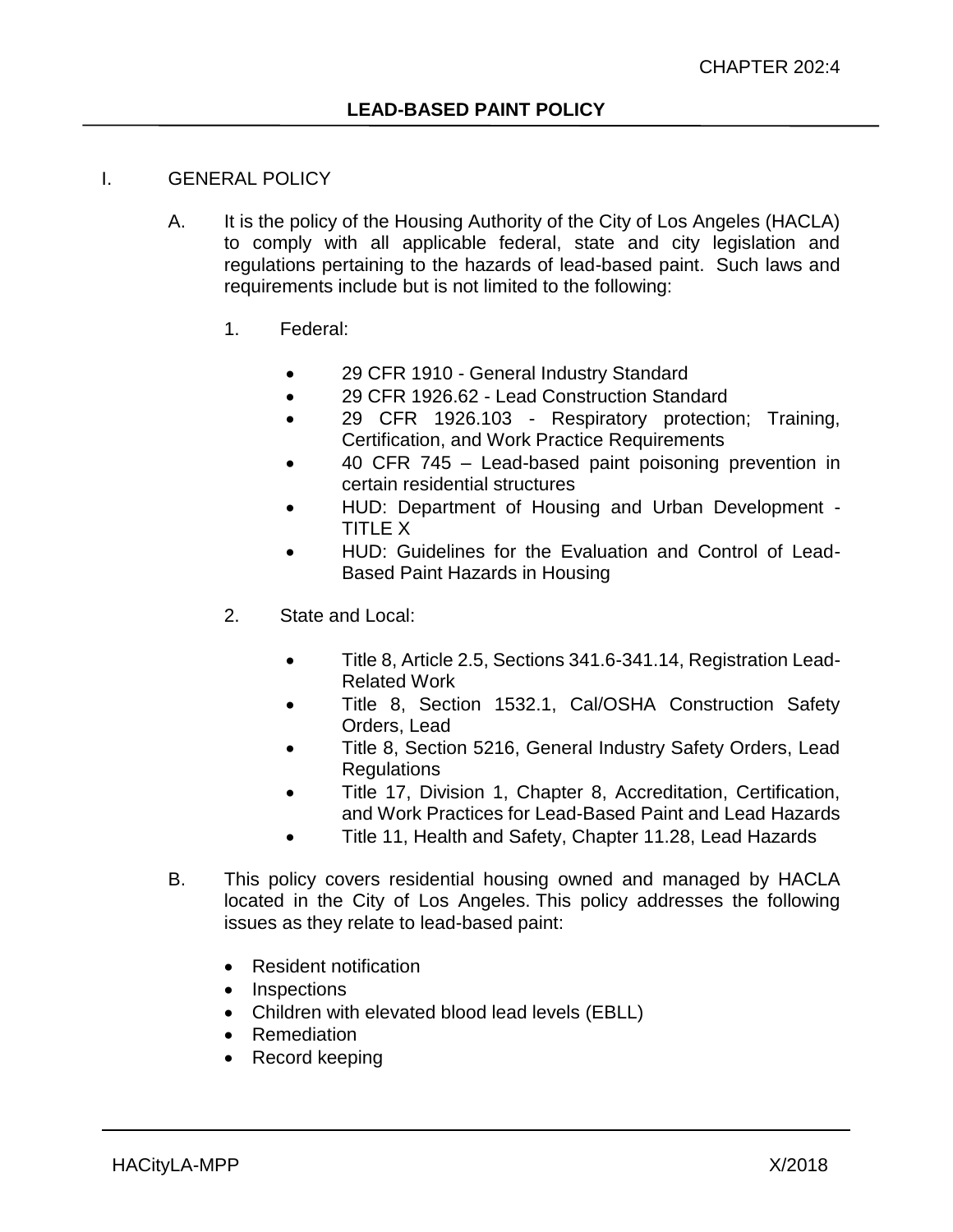- C. The policy focuses on low income housing built before 1978 and, in particular, multi-family buildings where children under six-years of age are expected to reside.
- D. The reason for this policy is to prevent exposure to lead-based paint hazards by low income families and employees who work in residential housing built prior to 1978. Subsequent federal, state and local legislation required owners of residential properties to implement notification, monitoring and remediation practices with regard to lead-based paint.
- E. Consistent with this legislation, the fundamental purpose of this policy is to ensure that:
	- 1. Residents, employees, and contractors are aware of potential hazards from lead-based paint.
	- 2. Lead-based paint and lead-based paint hazards are identified, monitored and/or remediated, as necessary.
	- 3. Workers or contractors use lead-safe work practices.

### II. ENVIRONMENTAL SERVICES

The Environmental Services Division of the HACLA is responsible for the maintenance of this policy, recordkeeping, and for responding to questions and concerns related to lead-based paint.

### III. RESIDENT NOTIFICATION

- A. Residents living in HACLA-owned properties built prior to 1978 shall be given written notification of known lead-based paints and known lead-based paint hazards for the property to which they will be residing as part of the leasing process and when the hazards are identified post lease signing.
- B. HACLA will also obtain a signed receipt of these lead-based paint notifications from the Resident at the time of leasing.
- C. Residents will also receive a copy of the Environmental Protection Agency's (EPA) "*Protect Your Family From Lead In Your Home*" booklet.

# IV. CONTRACTOR NOTIFICATION

Contractors working in HACLA owned properties shall provide written notification of known lead-based paints and lead-based paint hazards for properties built prior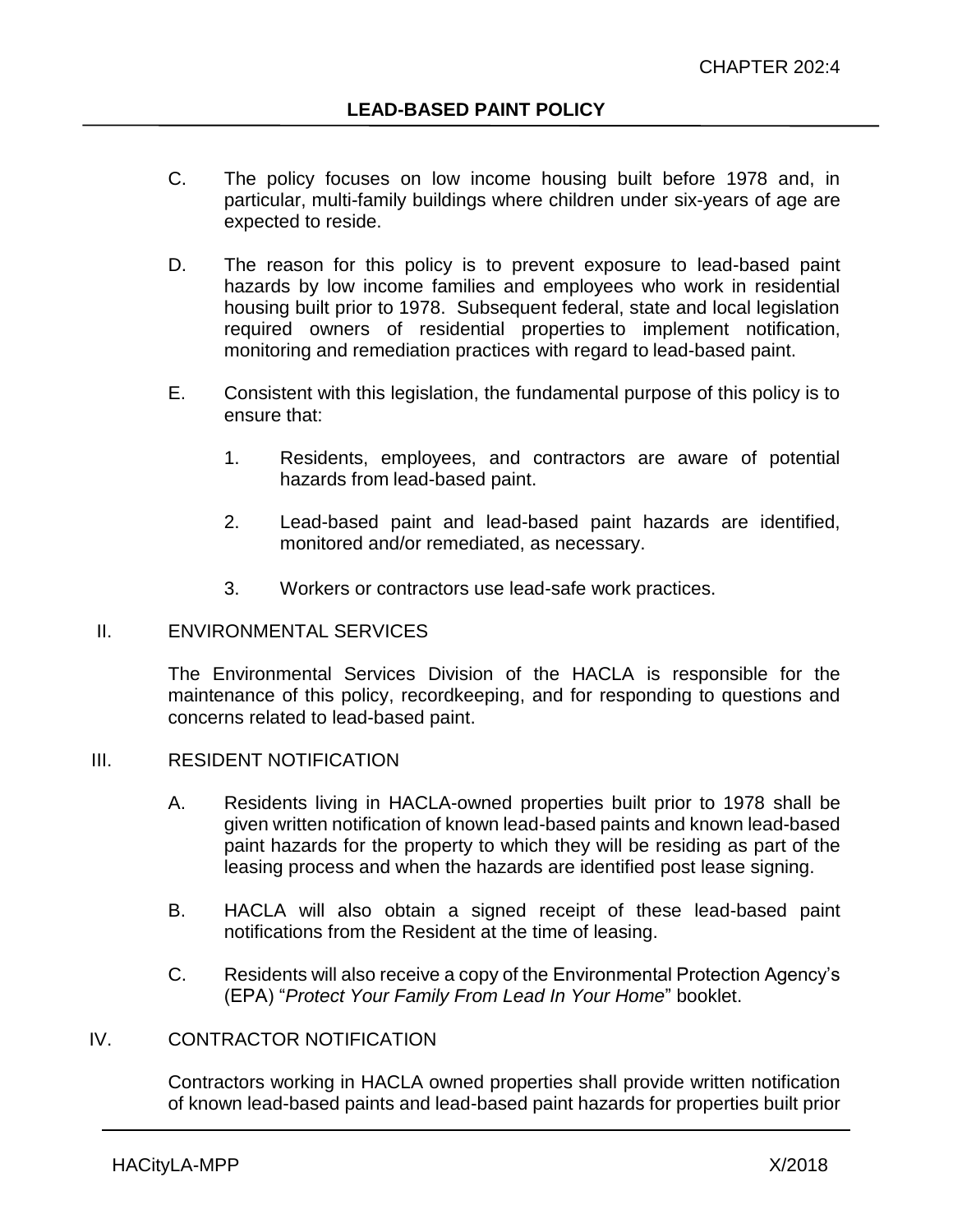to 1978. HACLA will also obtain a signed receipt of these lead-based paint notifications from the contractor prior to work starting.

# V. INSPECTIONS

- A. Properties built prior to 1978 shall be visually inspected annually for defective paint surfaces and potential lead-based paint hazards.
- B. Vacant units will also be visually inspected prior to renovation activities. Remediation of defective paints are to be corrected by trained, and if needed, certified personnel.
- C. Lead-based paint inspections and/or assessments can be requested by a HACLA property by using the "Request for Hazardous Materials Assessment Form" and submitted to Environmental Services.

# VI. ELEVATED BLOOD LEAD LEVELS

- A. Within 15-days of HACLA being notified of a child under the age of six years of age residing in a HACLA unit has an elevated blood level (EBLL), HACLA will test in and around the unit for potential sources of the child's lead exposure.
- B. Any hazards from lead-based paint, dust, or soil that are identified will be controlled within 30 days.
- C. All work will be provided by an Inspector/Assessor certified by the California Department of Public Health (CDPH). HACLA will also report the case to the Department of Housing and Urban Development (HUD) in order for the Department to ensure that follow-up is completed on time.

### VII. REMEDIATION

Lead-based paint stabilization and/or abatement shall be performed by trained certified HACLA personal or a certified Remediation Contractor. Environmental consultants will be used during abatement activities to monitor work practices and to conduct lead clearances prior to the removal of containment and prior to reoccupancy of the work area.

### VIII. RECORD KEEPING

A copy of all reports pertaining to lead-based paint shall be kept with Environmental Services for record keeping. Copies can be requested by a HACLA